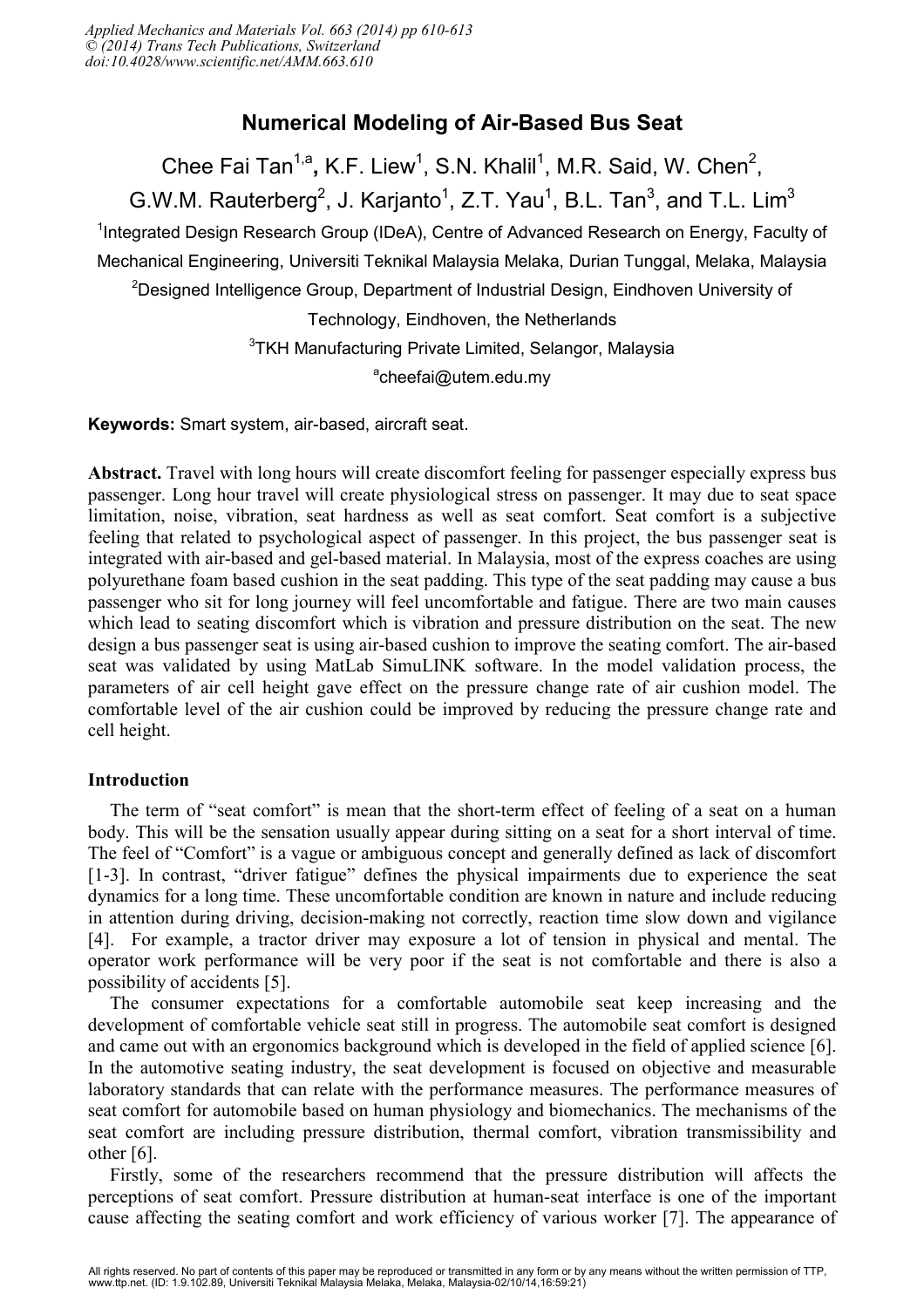the high pressure at the human-seat interface affect the soft tissue deformation leading to restricted blood and nutrient flows in the part of the body and bring discomfort to the human [8]. So, a seat with a good pressure distribution brings a suitable and balanced support to body areas during the contact on the seat.

Secondly, the thermal comfort also one of the important performance measures for seat comfort. The thermal comfort is a combination of temperature and humidity of the skin surface than can bring to discomfort. Most of reason is because of the increasing in the coefficient of friction when the skin is moist [6]. There is a ready-made seats with different materials are studied by the physiological laboratory test methods skin model and seat comfort tester. In the climatic chamber shown the results that the fabric cover produces more sweat compare than leather which mean fabric cover bring more discomfort than leather seat [9].

Next, the vibration transmissibility in vertical direction is one of the most investigated objective measures of seat comfort. Human will experience the vibration to some degree in any transportation or moving vehicle which is car, truck, bus, train, airplane or boat. The frequency range of 2-6 Hz will bring the hazard to the human operator because the resonance occurs within this frequency range. Then, the design parameters improvement for tractor seats is needed to increase the reductions in the level of ride vibrations exposure by tractor operators [10].

#### **Methodology**

**Numerical Modeling.** In the numerical modelling, the MatLab SimuLINK software was used to simulate the air cushion model. There are main program and the sub-program to complete the model validation. The development of the program will discuss briefly in this sub-chapter.

**Main Program.** The main program in the MatLab SimuLINK is use to identify the initial and the final conditions of the air cell. The initial air cell pressure will be 40 mmHg which about 5.33 KPa and this value is referring from the Advanced Vehicle Dynamics Laboratory [11]. By comparing both conditions, the main program will calculate the pressure drop after the weight applied in the air cell 1. Due to the pressure change in the air cell 1, so the volume of air in the air cell 1 and air cell 2 will be different. The average velocity and volume flow rate will be determined in the end of the main program. Besides, the derivative SimuLINK block set after the pressure drop is used to determine the pressure change rate of the air cell as shown in the Fig. 1.



Fig.1.The main program in MatLab SimuLINK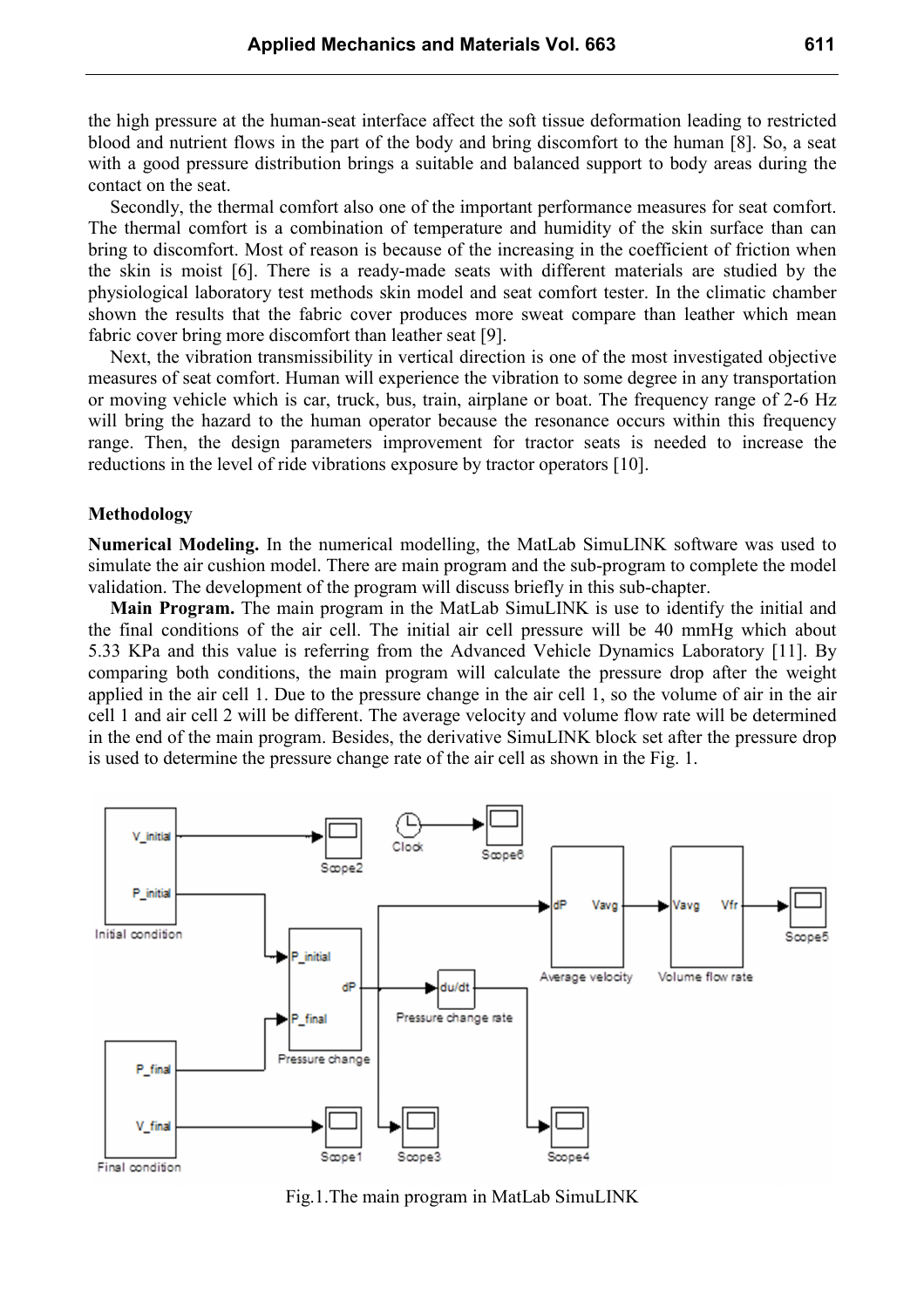**Sub-Program.**The sub-program modeled in the MatLab SimuLINK is used to identify the initial and final conditions of the air cells. The initial condition is according to the assumption and set based on the reference. Next, the final condition will identify after the weight applied on the air cell and the weight is just about the 80% of seated person's weight in the assumption. After the weight applied on the air cushion model, the displacement will calculated based on the Hooke's law. The volume of the air cell will reduce in the final condition due to decrease in the air cell height. Based on the final volume of the air cell, the final pressure will be determined by using the Boyle's law as shown in the Fig. 2.



Fig.2: The sub-program to calculate the final conditions

Since, the initial and final conditions are calculated, the data will contribute to the main program to determine the pressure change rate and volume flow rate as shown in the sub-chapter previously.

### **Result and Discussion**

**Weight versus Air Cell Height.** The air cell height is compare with the bus passenger weight. The passenger weight is defined as 60 kg, 80 kg and 100 kg. During the modeling process, the increased of air cell height reduced the pressure change rate. Besides, the increasing bus passenger weightwas increased the pressure change rate. Based on these two conditions, the comparison graph is showed in the Fig. 3.



Fig.3:Comparison of different weight with increasing of air cell height

Table 3 showed the percentage of pressure change rate for each of different weight to show the different when the air cell height increasing.